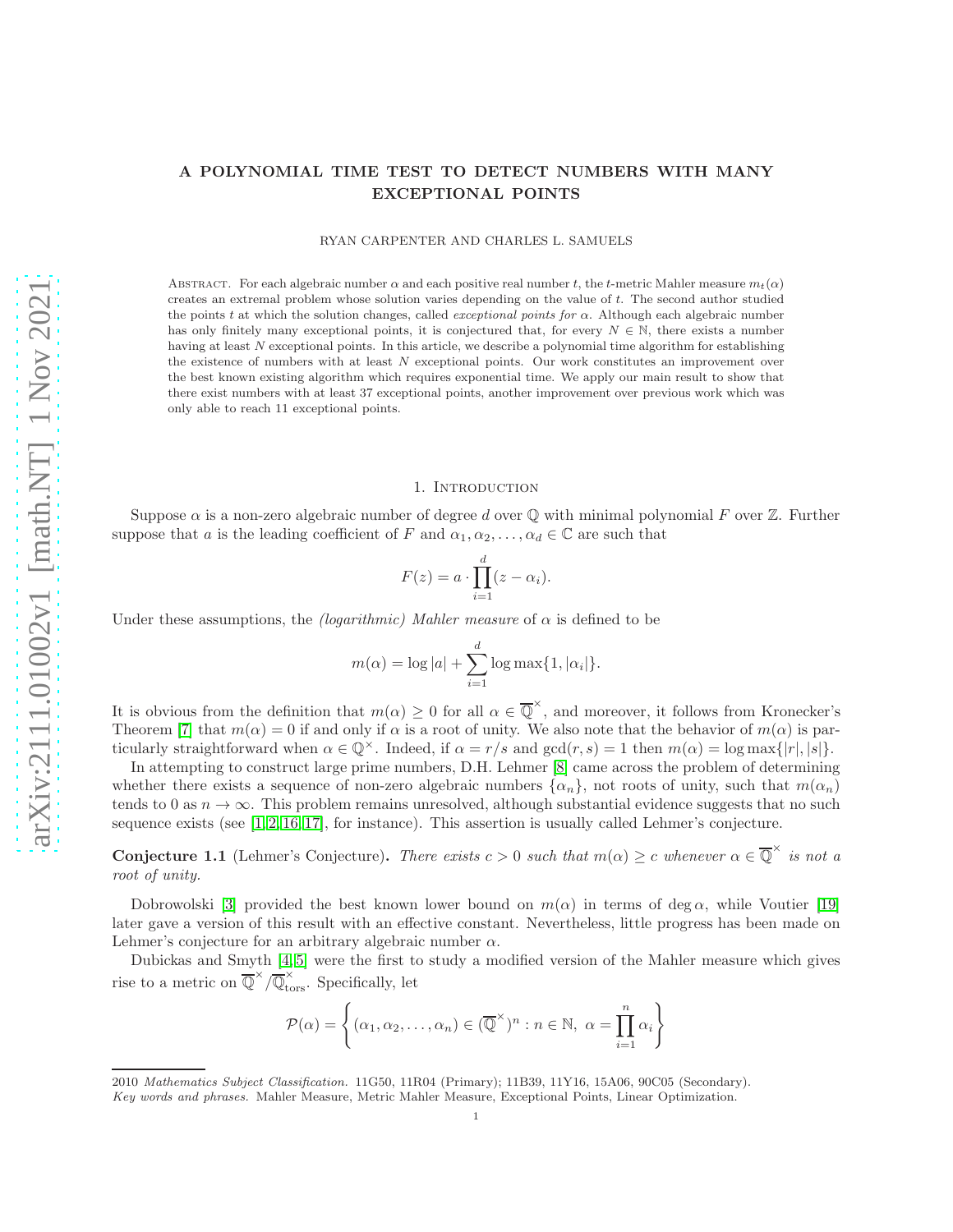and define the *metric Mahler measure* by

(1.1) 
$$
m_1(\alpha) = \inf \left\{ \sum_{i=1}^n m(\alpha_i) : (\alpha_1, \alpha_2, \dots, \alpha_n) \in \mathcal{P}(\alpha) \right\}
$$

<span id="page-1-1"></span>It is verified in [\[5\]](#page-11-9) that  $m_1 : \overline{\mathbb{Q}}^{\times} \to [0, \infty)$  satisfies the following key properties:

<span id="page-1-2"></span><span id="page-1-0"></span>(i)  $m_1(\alpha) = m_1(\zeta \alpha)$  for all  $\alpha \in \overline{\mathbb{Q}}^{\times}$  and  $\zeta \in \overline{\mathbb{Q}}_{\text{tc}}^{\times}$  $\mathcal{L}_\times$  and  $\zeta \in \mathcal{L}_{\text{tors}}$ 

<span id="page-1-3"></span>(ii) 
$$
m_1(\alpha) = m_1(\alpha^{-1})
$$
 for all  $\alpha \in \overline{\mathbb{Q}}^{\times}$ 

(iii)  $m_1(\alpha\beta) \leq m_1(\alpha) + m_1(\beta)$  for all  $\alpha, \beta \in \overline{\mathbb{Q}}^{\times}$ .

These facts combine to ensure that  $(\alpha, \beta) \mapsto m_1(\alpha \beta^{-1})$  is a well-defined metric on  $\overline{\mathbb{Q}}^{\times}/\overline{\mathbb{Q}}_{\text{tors}}^{\times}$  which induces the discrete topology if and only if Lehmer's conjecture is true.

.

The second author [\[11](#page-11-10)[–13\]](#page-11-11) extended the metric Mahler measure to form a parametrized family of metric Mahler measures. For each real number  $t > 0$ , the *t-metric Mahler measure* of  $\alpha$  is defined to be

$$
m_t(\alpha) = \inf \left\{ \left( \sum_{i=1}^n m(\alpha_i)^t \right)^{1/t} : (\alpha_1, \alpha_2, \dots, \alpha_n) \in \mathcal{P}(\alpha) \right\}
$$

and we note that  $m_1(\alpha)$  agrees with the definition provided by Dubickas and Smyth in [\(1.1\)](#page-1-0). Properties [\(i\)](#page-1-1) and [\(ii\)](#page-1-2) continue to hold with  $m_t$  in place of  $m_1$ , and instead of [\(iii\),](#page-1-3) we have that

$$
m_t(\alpha \beta)^t \le m_t(\alpha)^t + m_t(\beta)^t
$$

for all  $\alpha, \beta \in \overline{\mathbb{Q}}^{\times}$  and all  $t > 0$ . As a result,  $(\alpha, \beta) \mapsto m_t(\alpha \beta^{-1})^t$  defines a metric on  $\overline{\mathbb{Q}}^{\times}/\overline{\mathbb{Q}}_{\text{tors}}^{\times}$  which induces the discrete topology if and only if Lehmer's conjecture is true.

Although it is known that the infimum in the definition of  $m_t(\alpha)$  is attained for all  $\alpha \in \overline{\mathbb{Q}}^{\times}$  (see [\[10,](#page-11-12)11]), the point which attains the infimum depends on t. A positive real number t is called an *exceptional point for*  $\alpha$  if, for every neighborhood U of t and every  $(\alpha_1, \alpha_2, \ldots, \alpha_n) \in \mathcal{P}(\alpha)$ , there exists  $s \in U$  such that

$$
m_s(\alpha) < \left(\sum_{i=1}^n m(\alpha_i)^s\right)^{1/s}.
$$

Roughly speaking, exceptional points for  $\alpha$  are positive real numbers t at which the infimum attaining point in  $m_t(\alpha)$  must change. The second author [\[13\]](#page-11-11) established the following fact about the set of exceptional points for a given algebraic number.

# <span id="page-1-4"></span>Theorem 1.2. *Every algebraic number has finitely many exceptional points.*

While Theorem [1.2](#page-1-4) is a strong result, its proof provides no assistance in listing the exceptional points for a particular algebraic number  $\alpha$ . As a result, we obtain an important open question. Does there exist a uniform upper bound, independent of  $\alpha$ , on the number of exceptional points for  $\alpha$ ? Based on the second author's work [\[14,](#page-11-13) [15\]](#page-11-14), we suspect that no such bound exists even for rational  $\alpha$ .

# <span id="page-1-5"></span>**Conjecture 1.3.** For every  $N \in \mathbb{N}$  there exists a rational number having at least N exceptional points.

The second author [\[15\]](#page-11-14) verified Conjecture [1.3](#page-1-5) for  $N = 11$ , although unfortunately, our techniques required a brute force computational approach which was unsuccessful for  $N \ge 12$ . Specifically, for each  $n \ge 3$  we defined a certain finite collection  $V_n$  of n-dimensional vectors over Z. In order to create a number having at least  $n-2$  exceptional points, we needed to compute and store the complete list of elements in  $\mathcal{V}_n$ , and unfortunately,  $\#\mathcal{V}_n$  grows at least exponentially in terms of n (see Theorem [4.1](#page-8-0) for a formal proof of this assertion). For these reasons, the techniques of [\[15\]](#page-11-14) should be expected to fail even for relatively small values of *n*. We were unable to perform the required computations for any  $n \geq 14$ .

In the present article, we describe a polynomial time algorithm to check whether there exists a rational number having at least  $n-2$  exceptional points. Specifically, let  $f_n$  denote the Fibonacci sequence defined so that  $f_0 = 0$ ,  $f_1 = 1$  and  $f_n = f_{n-1} + f_{n-2}$  for all  $n \ge 2$ . For each pair of integers  $(k, \ell)$  with  $1 \le k < \ell \le n$ ,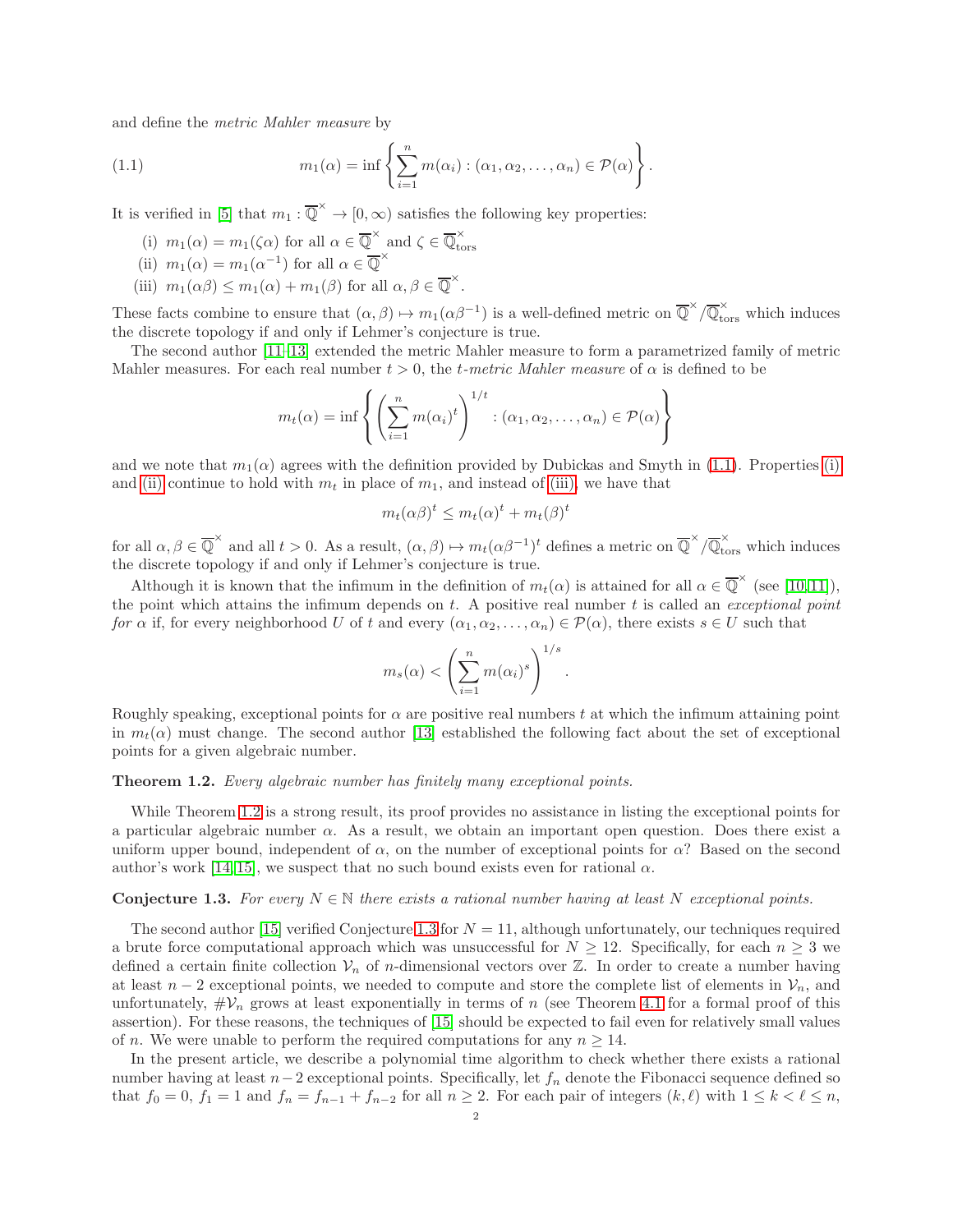we define the vector  $\mathbf{y}_n(k,\ell) \in \mathbb{R}^n$  to be given by  $\mathbf{y}_n(k,\ell) = (y_1, y_2, \dots, y_n)^T$ , where

$$
y_i = \begin{cases} (-1)^{\ell-k+1} f_{n-\ell} / f_{\ell-k} & \text{if } i = k \\ f_{n-k} / f_{\ell-k} & \text{if } i = \ell \\ 0 & \text{if } i \notin \{k, \ell\}. \end{cases}
$$

Although the definition of  $y_n(k, \ell)$  is technical, it is simple to compute. For instance, we have the following:

 $\Omega$ 

.

.

$$
\mathbf{y}_7(3,4) = \begin{pmatrix} 0 \\ 0 \\ f_3/f_1 \\ f_4/f_1 \\ 0 \\ 0 \\ 0 \end{pmatrix} = \begin{pmatrix} 0 \\ 0 \\ 2 \\ 3 \\ 0 \\ 0 \\ 0 \\ 0 \end{pmatrix}, \ \mathbf{y}_9(2,5) = \begin{pmatrix} 0 \\ 0 \\ f_4/f_3 \\ 0 \\ f_7/f_3 \\ 0 \\ 0 \\ 0 \\ 0 \\ 0 \end{pmatrix} = \begin{pmatrix} 0 \\ 3/2 \\ 0 \\ 0 \\ 13/2 \\ 0 \\ 0 \\ 0 \\ 0 \\ 0 \end{pmatrix}, \ \mathbf{y}_{11}(4,10) = \begin{pmatrix} 0 \\ 0 \\ 0 \\ -f_1/f_6 \\ 0 \\ 0 \\ 0 \\ 0 \\ 0 \\ 0 \\ 0 \\ 0 \\ 0 \end{pmatrix} = \begin{pmatrix} 0 \\ 0 \\ 0 \\ -1/8 \\ 0 \\ 0 \\ 0 \\ 0 \\ 13/8 \\ 13/8 \\ 0 \\ 0 \\ 0 \\ 0 \end{pmatrix}
$$

Now define

$$
\mathcal{F}_n = \{ \mathbf{y}_n(\ell, k) : 1 \le k < \ell \le n \} \quad \text{and} \quad \mathcal{F}_n^+ = \{ \mathbf{y}_n(k, \ell) : 1 \le k < \ell \le n, \ \ell - k \text{ is odd} \} \, .
$$

We note that all entries of  $y_n(k, \ell)$  are non-negative if and only if either  $\ell - k$  is odd or  $n = \ell$ . However, in the latter case one easily verifies that  $\mathbf{y}_n(k,\ell) = \mathbf{y}_n(\ell-1,\ell) \in \mathcal{F}_n^+$ . Therefore,  $\mathcal{F}_n^+$  is indeed the set of all vectors in  $\mathcal{F}_n$  for which all entries are non-negative.

We let  $\phi = (1 + \sqrt{5})/2$ , and for each  $\mathbf{x} = (x_1, x_2, ..., x_n)^T \in \mathbb{R}^n$ , we define  $G_{\mathbf{x}} : \mathbb{R}^+ \to \mathbb{R}$  by

$$
G_{\mathbf{x}}(t) = \sum_{i=1}^{n} x_i \max\{f_i, \phi f_{i-1}\}^t.
$$

Our main result shows how to use the above information to test, in polynomial time, for the existence of numbers with at least  $n-2$  exceptional points.

<span id="page-2-1"></span><span id="page-2-0"></span>**Theorem 1.4.** Let  $n \geq 3$  be an integer and  $t_1, t_2, \ldots, t_{n-2}, t_{n-1} \in \mathbb{R}^+$  be such that  $t_1 > t_2 > \cdots > t_{n-2} >$ tn−1*. Further assume the following:*

*(A) For each*  $1 \leq i \leq n-1$  *there exists a unique point*  $z(i) \in \mathcal{F}_n^+$  *such that* 

$$
G_{\mathbf{z}(i)}(t_i) = \min\{G_{\mathbf{x}}(t_i) : \mathbf{x} \in \mathcal{F}_n^+\}.
$$

- <span id="page-2-2"></span>*(B)*  $z(i) \in \mathbb{Z}^n$  *for all*  $1 \leq i \leq n-1$ *.*
- *(C)*  $z(i) \neq z(i + 1)$  *for all*  $1 \leq i \leq n 2$ *.*

*Then there exist infinitely many pairs of primes*  $(p,q)$  *such that*  $p^{f_n}/q^{f_{n-1}}$  *has at least*  $n-2$  *exceptional points.*

The assumptions of Theorem [1.4](#page-2-0) can be verified by calculating  $G_{\mathbf{x}}(t)$  at each element  $(\mathbf{x}, t) \in \mathcal{F}_n^+ \times \mathcal{T}_n$ , where  $\mathcal{T}_n = \{t_1, t_2, \ldots, t_{n-2}, t_{n-1}\}.$  An elementary counting argument (see Theorem [4.2\)](#page-10-0) reveals that

(1.2) 
$$
\#(\mathcal{F}_n^+ \times \mathcal{T}_n) = \begin{cases} (n^3 - 3n^2 + 7n - 5)/4 & \text{if } n \text{ is odd} \\ (n^3 - 3n^2 + 6n - 4)/4 & \text{if } n \text{ is even,} \end{cases}
$$

so as promised, Theorem [1.4](#page-2-0) creates a polynomial time algorithm to verify the existence of rational numbers having at least  $n-2$  exceptional points. If we wish to apply Theorem [1.4](#page-2-0) to a particular value of n, one crucial challenge remains – to select  $t_1, t_2, \ldots, t_{n-2}, t_{n-1}$  in a way that satisfies the required properties. Of course, we do not wish to select the  $t_i$  arbitrarily and to simply hope for favorable results. Fortunately, the results of [\[15\]](#page-11-14) help to provide important guidance.

If  $i \geq 1$  is an integer, then according to [\[15,](#page-11-14) Lemma 4.1], there exists a unique positive real number  $s_i$ such that

<span id="page-2-3"></span>
$$
\max\{f_{i+2}, \phi f_{i+1}\}^{s_i} = \max\{f_{i+1}, \phi f_i\}^{s_i} + \max\{f_i, \phi f_{i-1}\}^{s_i}
$$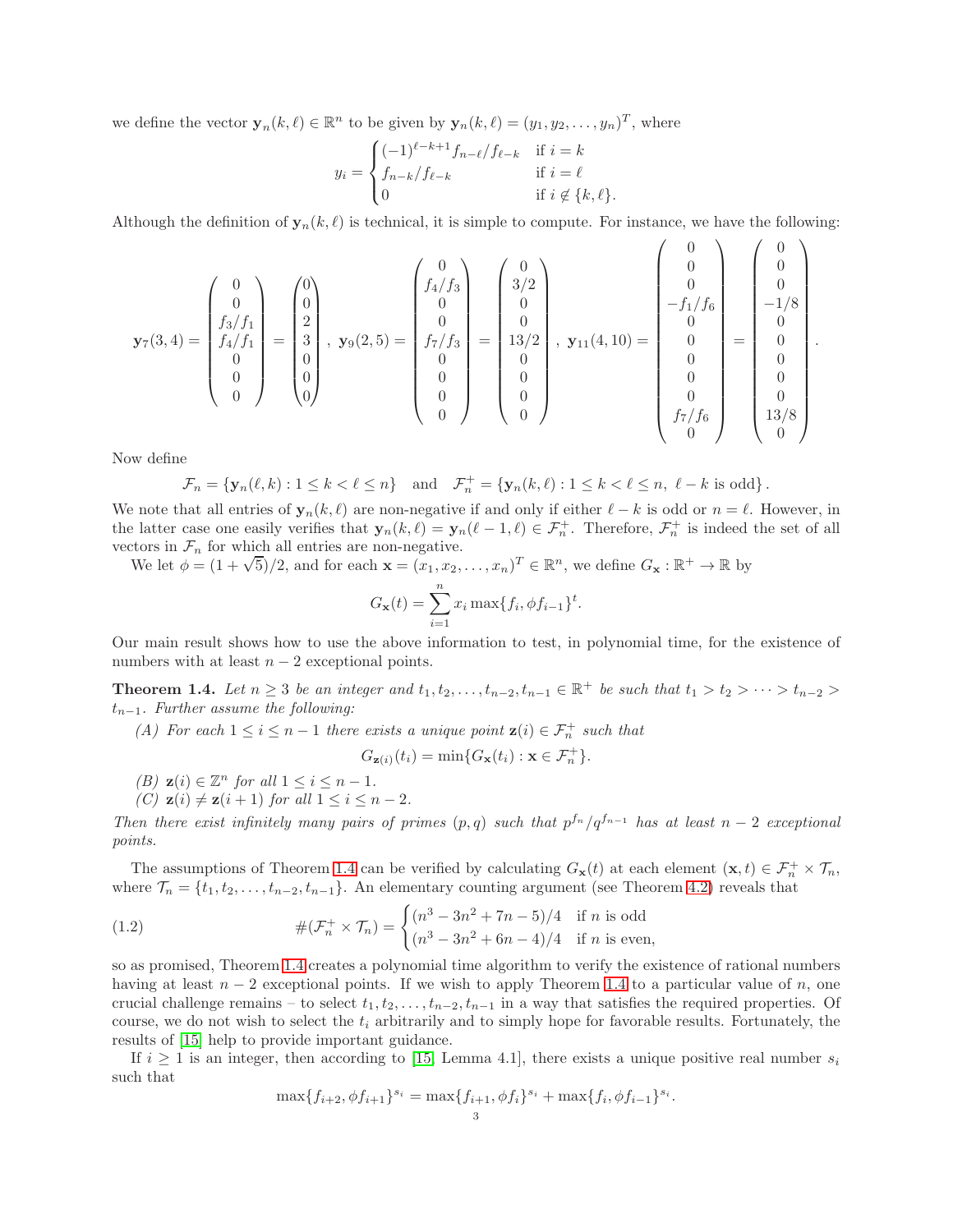Further observations from [\[15,](#page-11-14) §4] establish that  $\{s_i\}_{i=1}^{\infty}$  is a strictly decreasing sequence with  $s_i > 1$  for all

i. By using a straightforward continuity argument, it is possible to show that  $s_i$  approaches 1 as  $i \to \infty$ .

Now that we have defined the sequence  $\{s_i\}_{i=1}^{\infty}$ , we may select points  $t_1, t_2, t_3, \ldots$  such that

$$
t_1 > s_1 > t_2 > s_2 > t_3 > s_3 > \cdots
$$

Based on evidence presented in [\[15\]](#page-11-14) and Section [3,](#page-7-0) we suspect that  $t_1, t_2, \ldots, t_{n-2}, t_{n-1}$  always satisfy the assumptions of Theorem [1.4.](#page-2-0) Using choices of  $t_i$  of this type, we have verified the assumptions of Theorem [1.4](#page-2-0) for  $n = 39$ , leading to the following improvement to the work of [\[15\]](#page-11-14).

<span id="page-3-0"></span>Theorem 1.5. *There exist infinitely many rational numbers having at least* 37 *exceptional points.*

The proof of Theorem [1.5](#page-3-0) is a computation performed in MATLAB which utilizes the algorithm described above. Clearly this is a large improvement over [\[15\]](#page-11-14) which established the existence of numbers with at least 11 exceptional points. Unlike the work of [\[15\]](#page-11-14), our primary computational limitation does not arise from the running time of our algorithm. Instead, we encounter a machine precision error when  $n = 40$ , in which case MATLAB is unable to distinguish among some values of  $G_{\mathbf{x}}(t_{38})$  even if those values really are distinct (see Section [3](#page-7-0) for further detail on why this occurs precisely at  $n = 40$  but not at  $n = 39$ ). Consequently, we are unable to verify the assumptions of Theorem [1.4](#page-2-0) when  $n = 40$ , and cannot verify the existence of numbers with at least 38 exceptional points.

It would be an interesting direction of future research to seek improvements to our computational methods in a way that enables the relevant calculations when  $n \geq 40$ . As it currently stands, we find the existing evidence presented here to be compelling support for Conjecture [1.3.](#page-1-5)

The remainder of this article is structured in the following way. We use Section [2](#page-3-1) to prove our main result, Theorem [1.4.](#page-2-0) In Section [3,](#page-7-0) we use the polynomial search resulting from Theorem [1.4](#page-2-0) to establish Theorem [1.5.](#page-3-0) Finally, Section [4](#page-8-1) contains proofs of two supplementary results that are relevant to our work.

### <span id="page-3-2"></span>2. Proof of Theorem [1.4](#page-2-0)

<span id="page-3-1"></span>We shall construct the proof of Theorem [1.4](#page-2-0) by applying a series of four lemmas. The first of those lemmas concerns the solution set to a certain matrix equation involving the Fibonacci sequence.

<span id="page-3-4"></span>**Lemma 2.1.** If k,  $\ell$  and n are integers with  $1 \leq k < \ell \leq n$  then  $x_1 = (-1)^{\ell-k+1} f_{n-\ell}/f_{\ell-k}$  and  $x_2 =$ fn−k/fℓ−<sup>k</sup> *defines the unique solution to the equation*

(2.1) 
$$
\begin{pmatrix} f_k & f_\ell \ f_{k-1} & f_{\ell-1} \end{pmatrix} \begin{pmatrix} x_1 \ x_2 \end{pmatrix} = \begin{pmatrix} f_n \ f_{n-1} \end{pmatrix}.
$$

*Proof.* We first note d'Ocagne's Identity [\[6,](#page-11-15) Ex. 357] which asserts that

(2.2) 
$$
f_{\alpha}f_{\beta+1} - f_{\beta}f_{\alpha+1} = (-1)^{\beta}f_{\alpha-\beta} \text{ for all } \alpha, \beta \in \mathbb{Z}.
$$

Let  $B_{k,\ell}$  be the 2 × 2 matrix on the left hand side of [\(2.1\)](#page-3-2). Applying [\(2.2\)](#page-3-3) with  $\alpha = \ell - 1$  and  $\beta = k - 1$  we find that

<span id="page-3-3"></span>
$$
\det(B_{k,\ell}) = f_{\ell-1}f_k - f_{k-1}f_\ell = (-1)^{k-1}f_{(\ell-1)-(k-1)} = (-1)^{k-1}f_{\ell-k}
$$

which means that  $B_{k,\ell}$  is invertible and [\(2.1\)](#page-3-2) has a unique solution. Additionally, we know that

$$
B_{k,\ell}^{-1} = \frac{1}{(-1)^{k-1} f_{\ell-k}} \begin{pmatrix} f_{\ell-1} & -f_{\ell} \\ -f_{k-1} & f_k \end{pmatrix}
$$

so that [\(2.1\)](#page-3-2) is equivalent to

$$
\begin{pmatrix} x_1 \\ x_2 \end{pmatrix} = \frac{1}{(-1)^{k-1} f_{\ell-k}} \begin{pmatrix} f_{\ell-1} f_n - f_{\ell} f_{n-1} \\ f_k f_{n-1} - f_{k-1} f_n \end{pmatrix}.
$$

By applying [\(2.2\)](#page-3-3) in a similar manner as above, we obtain that

$$
f_{\ell-1}f_n - f_{\ell}f_{n-1} = (-1)^{\ell} f_{n-\ell}
$$
 and  $f_k f_{n-1} - f_{k-1}f_n = (-1)^{k-1} f_{n-k}$ .

Therefore, [\(2.1\)](#page-3-2) is equivalent to

$$
\begin{pmatrix} x_1 \\ x_2 \end{pmatrix} = \frac{1}{(-1)^{k-1} f_{\ell-k}} \begin{pmatrix} (-1)^{\ell} f_{n-\ell} \\ (-1)^{k-1} f_{n-k} \end{pmatrix},
$$

and we have established the lemma.  $\square$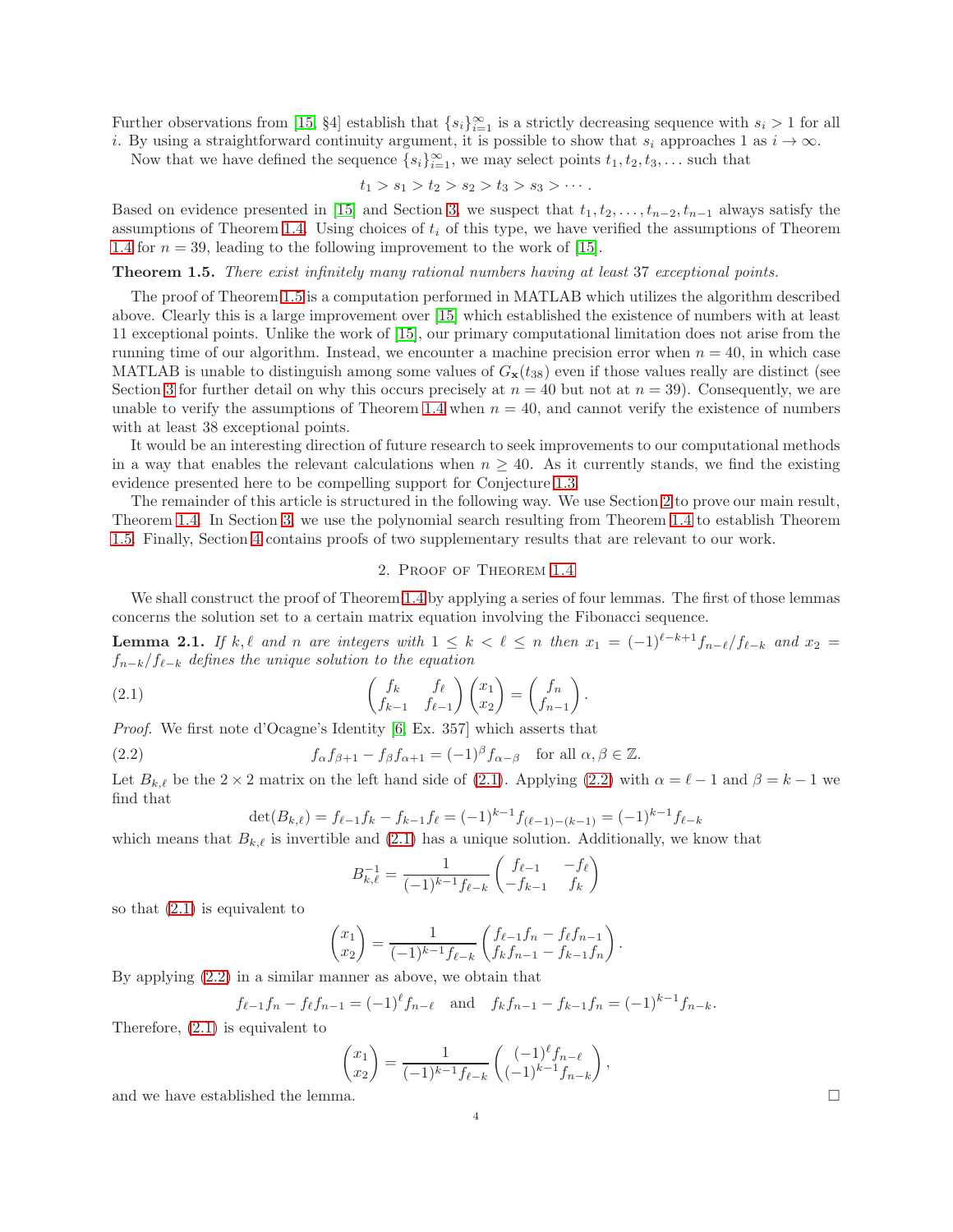For each  $n \geq 1$  we define the  $2 \times n$  matrix

$$
A_n = \begin{pmatrix} f_1 & f_2 & \cdots & f_n \\ f_0 & f_1 & \cdots & f_{n-1} \end{pmatrix}
$$

and note that  $A_n$  defines a linear transformation from  $\mathbb{R}^n$  to  $\mathbb{R}^2$ . Clearly the rows of  $A_n$  are linearly independent over  $\mathbb R$  so that rank $(A_n) = 2$  and  $\dim(\ker(A_n)) = n - 2$ . Let

$$
\mathcal{V}_n(\mathbb{R}) = \left\{ \mathbf{x} \in \mathbb{R}^n : A_n(\mathbf{x}) = \begin{pmatrix} f_n \\ f_{n-1} \end{pmatrix} \right\}
$$

and note that  $V_n(\mathbb{R})$  contains at least one element, namely  $\mathbf{t}_n = (0, 0, \dots, 0, 1)^T \in \mathbb{R}^n$ . From our observation that rank $(A_n) = 2$ ,  $V_n(\mathbb{R})$  defines a set of points in  $\mathbb{R}^n$  satisfying a pair of linear constraints. In many situations, we will need to impose the additional constraint that  $x$  has non-negative entries, and therefore, we also define

<span id="page-4-0"></span>
$$
\mathcal{V}_n^+(\mathbb{R}) = \{(x_1, x_2, \dots, x_n)^T : x_i \ge 0 \text{ for all } 1 \le i \le n\}.
$$

One easily checks that  $\mathcal{V}_n^+(\mathbb{R})$  is a compact subset of  $\mathbb{R}^n$ , and therefore,  $\min\{g(\mathbf{x}) : \mathbf{x} \in \mathcal{V}_n^+(\mathbb{R})\}$  exists for all continuous functions  $g : \mathbb{R}^n \to \mathbb{R}$ . We shall write

(2.3) 
$$
\mathcal{V}_n^+(\mathbb{Z}) = \left\{ \mathbf{x} \in \mathcal{V}_n^+(\mathbb{R}) : \mathbf{x} \in \mathbb{Z}^n \right\}
$$

and note that  $\mathcal{V}_n^+(\mathbb{Z})$  is clearly a finite set. The set  $\mathcal{V}_n^+(\mathbb{Z})$  appeared both in [\[15\]](#page-11-14) and in the introduction of the present paper where it was denoted simply by  $\mathcal{V}_n$ , however, we find the more detailed notation [\(2.3\)](#page-4-0) to be more intuitive in the context our subsequent work.

We now describe an important strategy for minimizing a linear function of x subject to the constraint that  $\mathbf{x} \in \mathcal{V}_n^+(\mathbb{R})$ .

<span id="page-4-5"></span><span id="page-4-1"></span>**Lemma 2.2.** If n is a positive integer then  $\mathcal{F}_n^+ \subseteq \mathcal{V}_n^+(\mathbb{R})$ . Moreover, if  $L : \mathbb{R}^n \to \mathbb{R}$  is a linear map then the *following conditions hold:*

- <span id="page-4-4"></span> $(i)$  min $\{L(\mathbf{x}) : \mathbf{x} \in \mathcal{V}_n^+(\mathbb{R})\} = \min\{L(\mathbf{x}) : \mathbf{x} \in \mathcal{F}_n^+\}$
- *(ii) If there exists*  $\mathbf{z} \in \mathbb{Z}^n$  *which attains the minimum on the right hand side of [\(i\),](#page-4-1) then*  $\mathbf{z}$  *attains the minimum of the set*  $\{L(\mathbf{x}) : \mathbf{x} \in \mathcal{V}_n^+(\mathbb{Z})\}.$
- <span id="page-4-3"></span>*(iii)* If the minimum on the right hand side of *(i)* is attained by a unique point  $z \in \mathcal{F}_n^+$ , then z is the *unique point attaining the minimum on the left hand side of [\(i\).](#page-4-1)*

*Proof.* We first define the sets

$$
\mathcal{W}_n = \left\{ (x_1, x_2, \dots, x_n)^T \in \mathcal{V}_n(\mathbb{R}) : x_i = 0 \text{ for all but at most two values of } i \right\}
$$

$$
\mathcal{W}_n^+ = \left\{ (x_1, x_2, \dots, x_n)^T \in \mathcal{W}_n : x_i \ge 0 \text{ for all } i \right\}
$$

and we claim that

$$
(2.4) \t\t\t W_n^+ = \mathcal{F}_n^+.
$$

Assuming that  $k, \ell \in \mathbb{Z}$  are such that  $1 \leq k < \ell \leq n$ , we let  $B_{k,\ell}$  be the matrix from the proof of Lemma [2.1.](#page-3-4) From Lemma [2.1,](#page-3-4) we get that

<span id="page-4-2"></span>
$$
A_n \mathbf{y}_n(k,\ell) = B_{k,\ell} \begin{pmatrix} (-1)^{\ell-k+1} f_{n-\ell} / f_{\ell-k} \\ f_{n-k} / f_{\ell-k} \end{pmatrix} = \begin{pmatrix} f_n \\ f_{n-1} \end{pmatrix}
$$

which shows that  $\mathcal{F}_n \subseteq \mathcal{W}_n$ . On the other hand, if  $\mathbf{y} = (y_1, y_2, \dots, y_n)^T \in \mathcal{W}_n$  then there exist  $1 \leq k < \ell \leq n$ such that  $y_i = 0$  for all  $i \notin \{k, \ell\}$ . This means that

$$
B_{k,\ell}\begin{pmatrix} y_k \\ y_\ell \end{pmatrix} = A_n \mathbf{y} = \begin{pmatrix} f_n \\ f_{n-1} \end{pmatrix}
$$

and the uniqueness property of Lemma [2.1](#page-3-4) yields that  $y_k = (-1)^{\ell-k+1} f_{n-\ell} / f_{\ell-k}$  and  $y_{\ell} = f_{n-k} / f_{\ell-k}$ . We have now established that  $\mathbf{y} = \mathbf{y}_n(k, \ell)$  and  $\mathcal{W}_n \subseteq \mathcal{F}_n$ , so we conclude that

$$
\mathcal{W}_n=\mathcal{F}_n.
$$

Since  $\mathcal{W}_n^+$  and  $\mathcal{F}_n^+$  contain precisely those points of  $\mathcal{W}_n$  and  $\mathcal{F}_n$  whose entries are non-negative, respectively, we immediately obtain [\(2.4\)](#page-4-2).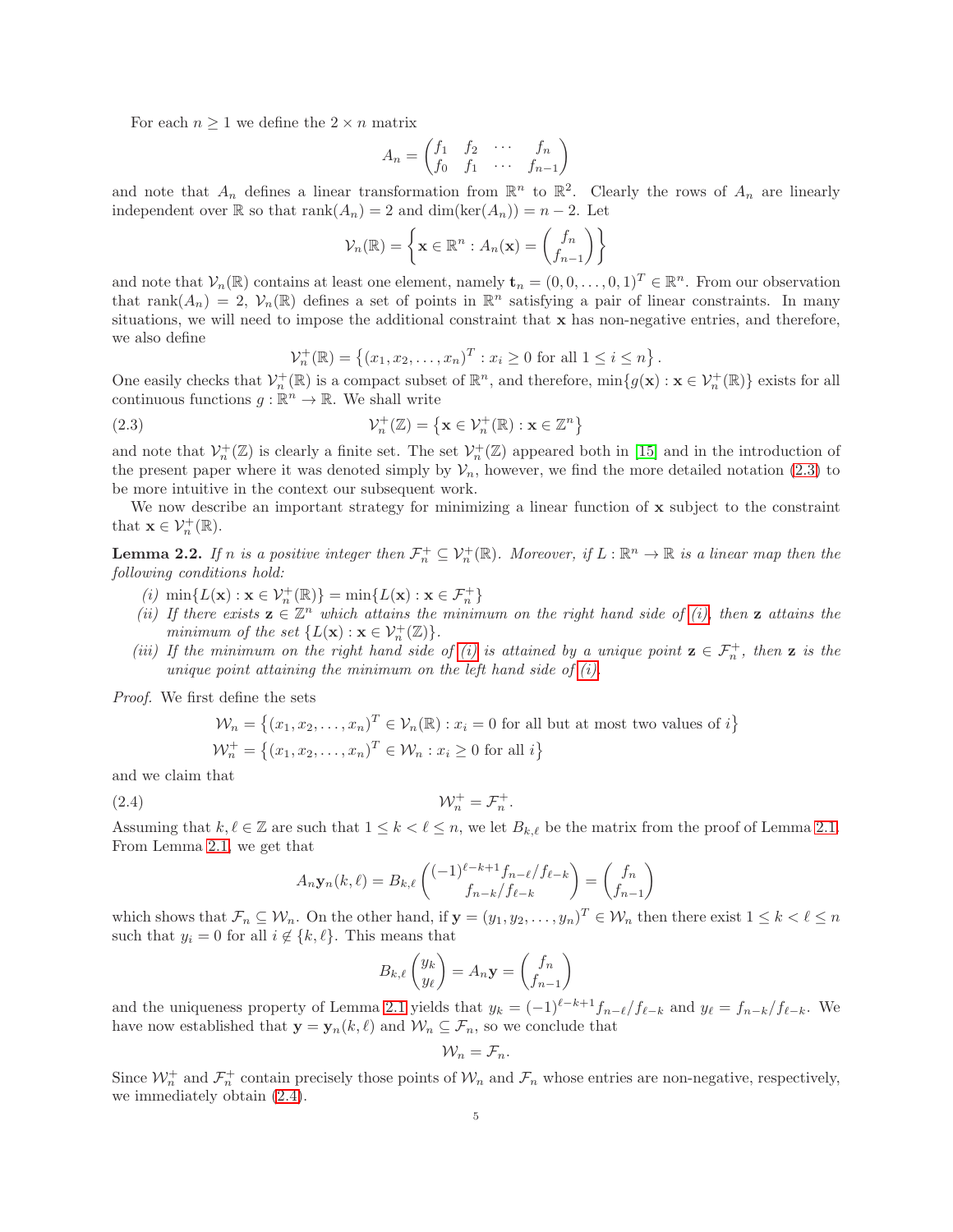Directly from the definition of  $\mathcal{W}_n^+$  and [\(2.4\)](#page-4-2), we obtain that  $\mathcal{F}_n^+ \subseteq \mathcal{V}_n^+(\mathbb{R})$ . Additionally, each vertex of  $\mathcal{V}_n^+(\mathbb{R})$  must belong to  $\mathcal{W}_n^+$ , and as a result, both [\(i\)](#page-4-1) and [\(iii\)](#page-4-3) follow from the Fundamental Theorem of Linear Programming (see [\[9,](#page-11-16) §2.4] or [\[18,](#page-11-17) §3.5], for example). Finally, if  $z \in \mathbb{Z}^n$  attains the minimum on the right hand side of [\(i\)](#page-4-1) then  $\mathbf{z} \in \mathcal{V}_n^+(\mathbb{Z})$ . We now obtain that

$$
L(\mathbf{z}) = \min\{L(\mathbf{x}) : \mathbf{x} \in \mathcal{F}_n^+\} = \min\{L(\mathbf{x}) : \mathbf{x} \in \mathcal{V}_n^+(\mathbb{R})\} \le \min\{L(\mathbf{x}) : \mathbf{x} \in \mathcal{V}_n^+(\mathbb{Z})\} \le L(\mathbf{z})
$$
  
line the proof of (ii)

completing the proof of [\(ii\).](#page-4-4)

While Lemma [2.2](#page-4-5) describes a useful strategy for minimizing a linear function x subject to certain constraints, it is not yet clear how this relates to our question on exceptional points. Our next two lemmas establish the necessary connection.

<span id="page-5-1"></span>**Lemma 2.3.** *Suppose that*  $n \in \mathbb{N}$  *and*  $\mathbf{x} = (x_1, x_2, \dots, x_n)$  *is a vector of non-negative real numbers. Further*  $suppose that \{\psi_k\}_{k=1}^{\infty}$  *is a sequence of positive real numbers such that*  $\psi_k \to \phi$  *as*  $k \to \infty$ *. Further define*  $H_{\mathbf{x},k}:(0,\infty)\to\mathbb{R}$  by

$$
H_{\mathbf{x},k}(t) = \sum_{j=1}^{n} x_i \max\{f_j, \psi_k f_{j-1}\}^t.
$$

*Then for every*  $T > 0$ *,*  $H_{\mathbf{x},k}$  *converges to*  $G_{\mathbf{x}}$  *uniformly on*  $(0,T]$  *as*  $k \to \infty$ *.* 

*Proof.* If all entries of **x** are equal to 0, then clearly the result holds, so we assume that  $x_i \neq 0$  for some i. Let  $\varepsilon > 0$ . We must find  $K \in \mathbb{N}$  such that  $|G_{\mathbf{x}}(t) - H_{\mathbf{x},k}(t)| < \varepsilon$  for all  $k \geq K$  and all  $t \in (0,T]$ .

Assume without loss of generality that  $n$  is even. In this case, we have that

(2.5) 
$$
\frac{f_2}{f_1} < \frac{f_4}{f_3} < \cdots < \frac{f_n}{f_{n-1}} < \phi < \frac{f_{n-1}}{f_{n-2}} < \cdots < \frac{f_3}{f_2}
$$

Now choose  $K_0 \in \mathbb{N}$  such that

$$
\frac{f_n}{f_{n-1}} < \psi_k < \frac{f_{n-1}}{f_{n-2}} \quad \text{for all } k \ge K_0.
$$

Suppose that  $k \geq K_0$ . For each odd positive integer j we have

$$
\max\{f_j, \phi f_{j-1}\} = \max\{f_j, \psi_k f_{j-1}\} = f_j,
$$

and for each even positive integer  $j$  we get that

$$
\max\{f_j, \phi f_{j-1}\} = \phi f_{j-1}
$$
 and  $\max\{f_j, \psi_k f_{j-1}\} = \psi_k f_{j-1}.$ 

Therefore,

$$
|G_{\mathbf{x}}(t) - H_{\mathbf{x},k}(t)| = \left| \sum_{j=1}^{n} x_i \left( \max\{f_j, \phi f_{j-1}\}^t - \max\{f_j, \psi_k f_{j-1}\}^t \right) \right|
$$
  
= 
$$
\left| \sum_{j=1}^{n} x_{2j} \left( (\phi f_{2j-1})^t - (\psi_k f_{2j-1})^t \right) \right|
$$
  
= 
$$
\left| \sum_{j=1}^{n} x_{2j} f_{2j-1}^t \left( \phi^t - \psi_k^t \right) \right|
$$

and we have established that

(2.6) 
$$
|G_{\mathbf{x}}(t) - H_{\mathbf{x},k}(t)| = |\phi^t - \psi^t_k| \cdot \left| \sum_{j=1}^n x_{2j} f^t_{2j-1} \right|.
$$

 $\left|\sum_{j=1}^n x_{2j} f_{2j-1}^T\right|$  we obtain that Clearly both expressions on the right hand side of  $(2.6)$  are increasing functions of t. Now setting  $M =$ 

<span id="page-5-0"></span>
$$
|G_{\mathbf{x}}(t) - H_{\mathbf{x},k}(t)| \leq M \cdot |\phi^T - \psi_k^T|.
$$

Since  $y \mapsto y^T$  is a continuous function on  $[0, \infty)$  and  $\psi_k$  converges to  $\phi$ , we know that  $\psi_k^T$  converges to  $\phi^T$ . Hence, we may choose  $K \geq K_0$  such that  $|\phi^T - \psi_k^T| < \varepsilon/M$  for all  $k \geq K$  and the result follows.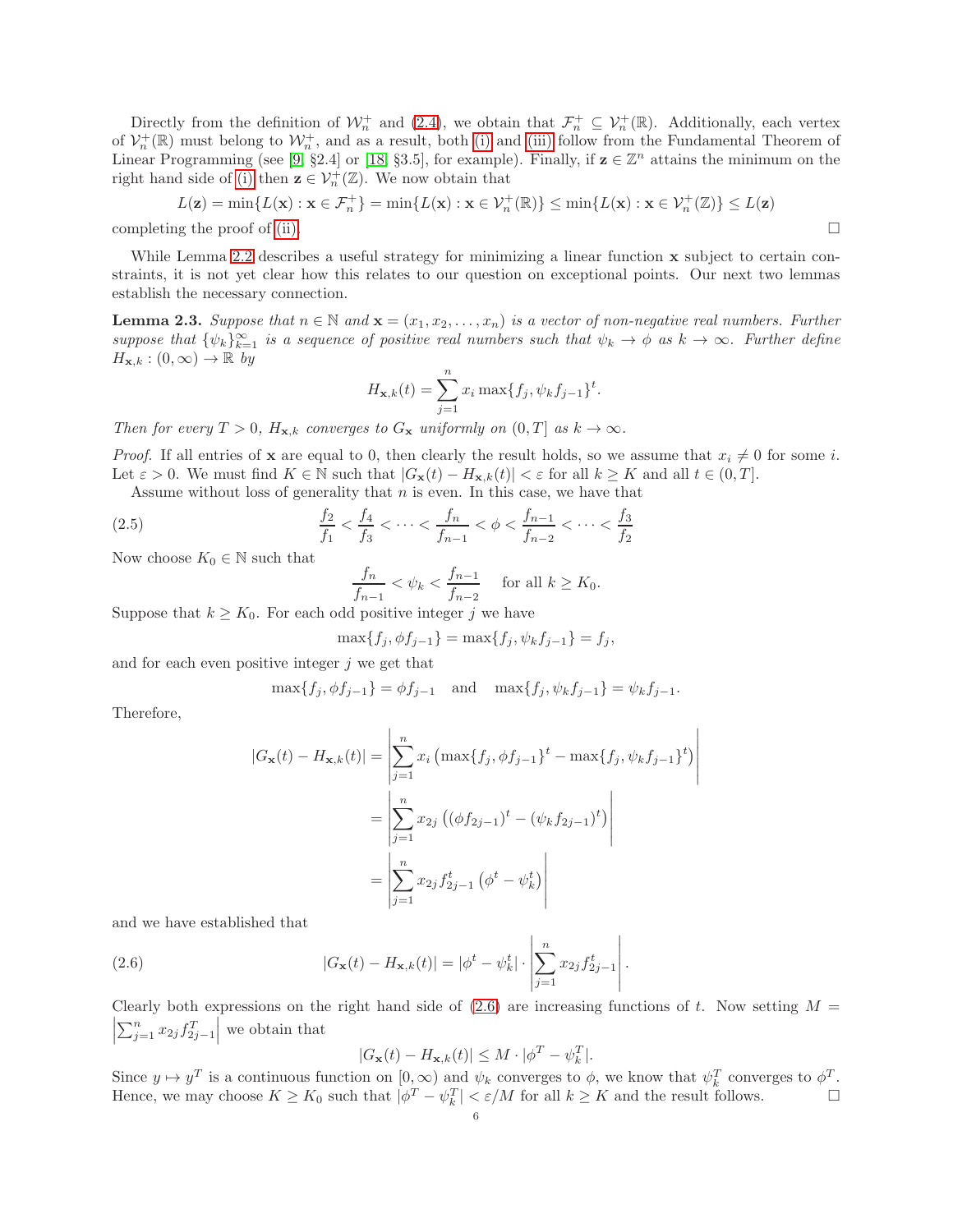While the value of K described in the proof of Lemma [2.3](#page-5-1) is independent of  $t$  (as it must be in order to establish uniform convergence), it does depend on both  $T$  and  $n$ . This means that any application of Lemma [2.3](#page-5-1) requires fixing those values in advance. This fact will be evident in the proof of our next lemma.

<span id="page-6-4"></span><span id="page-6-3"></span>**Lemma 2.4.** *Suppose that*  $n \geq 3$  *is an integer and*  $t_1, t_2, \ldots, t_n, t_{n-1}$  *are positive real numbers satisfying the following properties:*

- <span id="page-6-5"></span>*(i)*  $t_{i+1} < t_i$  *for all*  $1 \leq i \leq n-2$ *.*
- *(ii)* For each  $1 \leq i \leq n-1$  there exists a unique point  $\mathbf{z}(i) \in \mathcal{V}_n^+(\mathbb{Z})$  such that  $G_{\mathbf{z}(i)}(t_i) = \min\{G_{\mathbf{x}}(t_i) :$  $\mathbf{x} \in \mathcal{V}_n^+(\mathbb{Z})\}.$
- <span id="page-6-2"></span>*(iii)* If  $1 \leq i \leq n-2$  *we have that*  $\mathbf{z}(i) \neq \mathbf{z}(i+1)$ *.*

*Then there exist infinitely many pairs of primes*  $(p,q)$  *such that*  $p^{f_n}/q^{f_{n-1}}$  *has at least*  $n-2$  *exceptional points.*

*Proof.* Suppose that  $\{(p_k, q_k)\}_{k=1}^{\infty}$  is a sequence of pairs of primes such that

$$
\lim_{k \to \infty} \frac{\log q_k}{\log p_k} = \phi.
$$

We know that expressions of the form  $\log q / \log p$ , where p and q are prime, form a dense subset of  $\mathbb{R}^+$ , and therefore, such a sequence must always exist. For simplicity, we shall write  $\psi_k = \log q_k / \log p_k$  so that  $\psi_k$ satisfies the hypotheses of Lemma [2.3.](#page-5-1)

Since  $\mathbf{z}(i)$  is the unique point in  $\mathcal{V}_n^+(\mathbb{Z})$  such that  $G_{\mathbf{z}(i)}(t_i) = \min\{G_{\mathbf{x}}(t_i) : \mathbf{x} \in \mathcal{V}_n^+(\mathbb{Z})\}$ , we must have that  $G_{\mathbf{z}(i)}(t_i) < G_{\mathbf{x}}(t_i)$  for all  $\mathbf{x} \in \mathcal{V}_n^+(\mathbb{Z}) \setminus {\mathbf{z}(i)}$ . Additionally,  $\mathcal{V}_n^+(\mathbb{Z})$  is a finite set so we may define

$$
\varepsilon = \min\left\{\frac{G_{\mathbf{x}}(t_i) - G_{\mathbf{z}(i)}(t_i)}{2} : 1 \leq i \leq n-1 \text{ and } \mathbf{x} \in \mathcal{V}_n^+(\mathbb{Z}) \setminus \{\mathbf{z}(i)\}\right\} > 0.
$$

Now let  $H_{\mathbf{x},k}$  be as in the statement of Lemma [2.3](#page-5-1) and set and let  $T = t_1 + 1$ . Applying Lemma 2.3 and again using the fact that  $\mathcal{V}_n^+(\mathbb{Z})$  is a finite set, there exists  $K \in \mathbb{N}$  such that

$$
(2.7) \t\t\t |H_{\mathbf{x},k}(t) - G_{\mathbf{x}}(t)| < \varepsilon
$$

for all  $\mathbf{x} \in \mathcal{V}_n^+(\mathbb{Z})$ , all  $t \in (0,T]$ , and all  $k \geq K$ .

We claim that

$$
(2.8) \t\t\t H_{\mathbf{z}(i),k}(t_i) < H_{\mathbf{x},k}(t_i)
$$

for all  $1 \leq i \leq n-1$ , all  $\mathbf{x} \in \mathcal{V}_n^+(\mathbb{Z}) \setminus {\mathbf{z}(i)}$ , and all  $k \geq K$ . To see this, it follows from  $(2.7)$  that

<span id="page-6-1"></span><span id="page-6-0"></span>
$$
\left|H_{\mathbf{z}(i),k}(t_i)-G_{\mathbf{z}(i)}(t_i)\right|<\varepsilon,
$$

which yields

$$
H_{\mathbf{z}(i),k}(t_i) < G_{\mathbf{z}(i)}(t_i) + \varepsilon
$$
\n
$$
\leq G_{\mathbf{z}(i)}(t_i) + \frac{G_{\mathbf{x}}(t_i) - G_{\mathbf{z}(i)}(t_i)}{2}
$$
\n
$$
= \frac{G_{\mathbf{x}}(t_i) + G_{\mathbf{z}(i)}(t_i)}{2}
$$

Similarly, [\(2.7\)](#page-6-0) also implies that  $|H_{\mathbf{x},k}(t_i) - G_{\mathbf{x}}(t_i)| < \varepsilon$ , from which we conclude that

$$
H_{\mathbf{x},k}(t_i) > G_{\mathbf{x}}(t_i) - \varepsilon
$$
  
\n
$$
\geq G_{\mathbf{x}}(t_i) - \frac{G_{\mathbf{x}}(t_i) - G_{\mathbf{x}_n(i)}(t_i)}{2}
$$
  
\n
$$
= \frac{G_{\mathbf{x}}(t_i) + G_{\mathbf{z}(i)}(t_i)}{2}.
$$

We have now established  $(2.8)$ .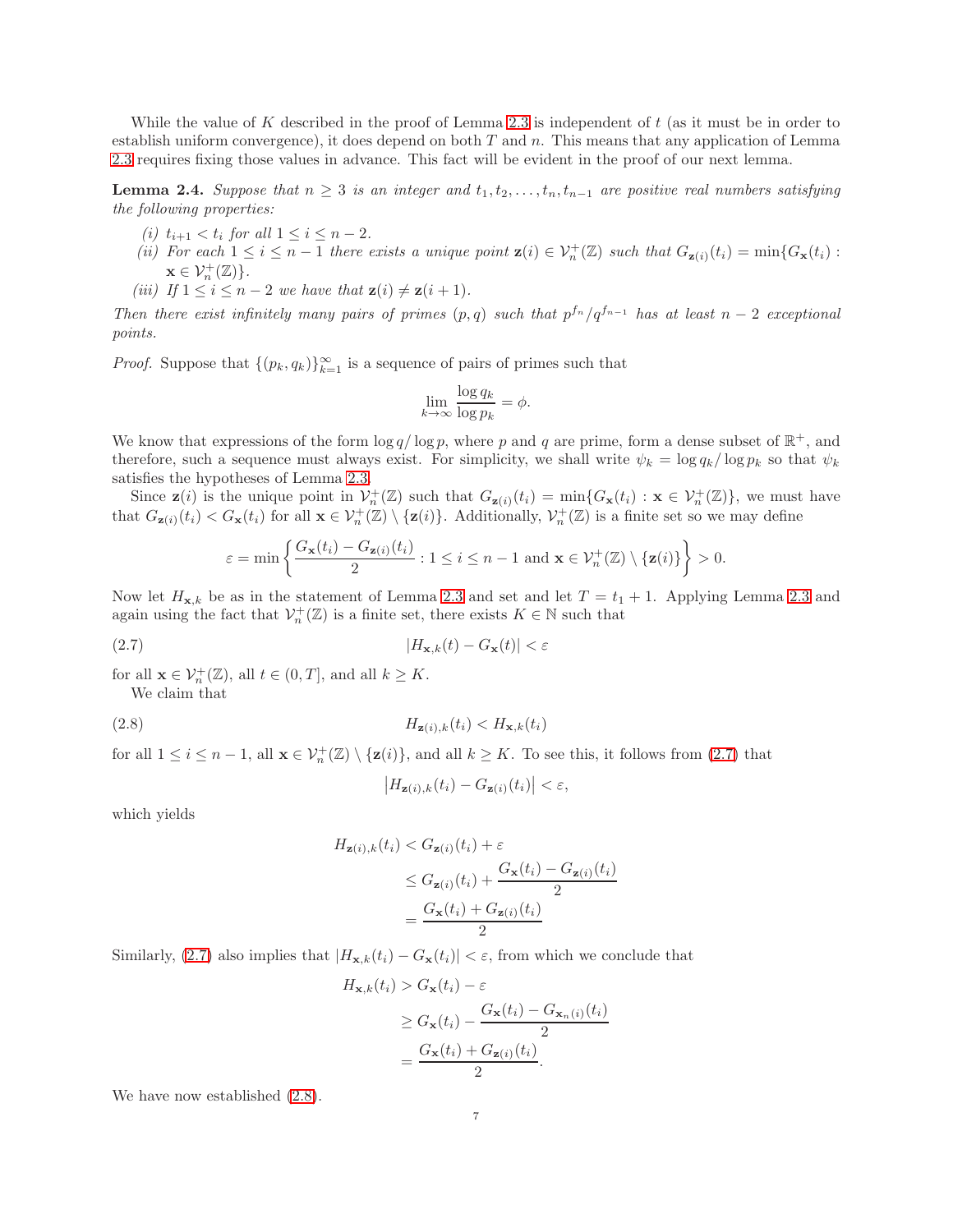Let  $\alpha_k = p_k^{f_n}/q_k^{f_{n-1}}$ . According to the main result of [\[14\]](#page-11-13) (more succinctly summarized in [\[15,](#page-11-14) Theorem 1.4]), there exists  $L > 0$  such that

(2.9) 
$$
m_t(\alpha_k)^t = \min \left\{ \sum_{j=1}^n x_j m \left( \frac{p_k^{f_j}}{q_k^{f_{j-1}}} \right)^t : (x_1, x_2, \dots, x_n)^T \in \mathcal{V}_n^+(\mathbb{Z}) \right\}
$$

for all  $k \geq L$  and all  $t > 0$ . Now assuming that  $k \geq \max\{K, L\}$ , we obtain that

<span id="page-7-1"></span>
$$
\sum_{j=1}^{n} x_j m \left(\frac{p_k^{f_j}}{q_k^{f_{j-1}}}\right)^t = \sum_{j=1}^{n} x_j \max \left\{\log p_k^{f_j}, \log q_k^{f_{j-1}}\right\}^t
$$

$$
= \sum_{j=1}^{n} x_j \max \left\{f_j \log p_k, f_{j-1} \log q_k\right\}^t
$$

$$
= (\log p_k)^t \sum_{j=1}^{n} x_i \max \left\{f_j, \psi_k f_{j-1}\right\}^t
$$

$$
= (\log p_k)^t H_{\mathbf{x},k}(t),
$$

and [\(2.9\)](#page-7-1) leads to

<span id="page-7-2"></span>(2.10) 
$$
\frac{m_t(\alpha)}{\log p_k} = \left(\min\left\{H_{\mathbf{x},k}(t) : \mathbf{x} \in \mathcal{V}_n^+(\mathbb{Z})\right\}\right)^{1/t}
$$

We now fix  $i \in \mathbb{Z}$  with  $1 \leq i \leq n-2$ . Because of [\(2.8\)](#page-6-1) and condition [\(iii\),](#page-6-2) the minima of the sets  ${H_{\mathbf{x},k}(t_i) : \mathbf{x} \in \mathcal{V}_n^+(\mathbb{Z})}$  and  ${H_{\mathbf{x},k}(t_{i+1}) : \mathbf{x} \in \mathcal{V}_n^+(\mathbb{Z})}$  must be attained by two distinct points in  $\mathcal{V}_n^+(\mathbb{Z})$ . In other words, the minimum on the right hand side of [\(2.10\)](#page-7-2) must be attained by distinct points when  $t = t_i$ and  $t = t_{i+1}$ . Therefore, we may apply [\[12,](#page-11-18) Theorem 1.4] to conclude that  $(t_{i+1}, t_i)$  must contain at least one exceptional point for all  $1 \le i \le n-2$ . Hence,  $\alpha_k$  must have at least  $n-2$  exceptional points and the result follows. □ result follows.  $\Box$ 

.

The proof of Theorem [1.4](#page-2-0) is now a simple application of Lemmas [2.2](#page-4-5) and [2.4.](#page-6-3)

*Proof of Theorem [1.4.](#page-2-0)* We need only verify that the assumptions of Lemma [2.4](#page-6-3) hold. Certainly [\(i\)](#page-6-4) and [\(iii\)](#page-6-2) follow directly from the assumptions of Theorem [1.4,](#page-2-0) so it remains only to establish [\(ii\),](#page-6-5) and for this purpose, we fix  $i\in\mathbb{Z}$  such that  $1\leq i\leq n-1.$ 

By applying [\(A\),](#page-2-1) there exists a unique point  $\mathbf{z} \in \mathcal{F}_n^+$  such that  $G_{\mathbf{z}}(t_i) = \min\{G_{\mathbf{x}}(t_i) : \mathbf{x} \in \mathcal{F}_n^+\}$ . Since  $\mathbf{x} \mapsto G_{\mathbf{x}}(t)$  is a linear map, it follows from Lemma [2.2](#page-4-5)[\(i\)](#page-4-1) that

(2.11) 
$$
G_{\mathbf{z}}(t_i) = \min\{G_{\mathbf{x}}(t_i) : \mathbf{x} \in \mathcal{V}_n^+(\mathbb{R})\}.
$$

Then using Lemma [2.2](#page-4-5)[\(ii\)](#page-4-4) and [\(B\),](#page-2-2) we obtain that

(2.12) 
$$
G_{\mathbf{z}}(t_i) = \min\{G_{\mathbf{x}}(t_i) : \mathbf{x} \in \mathcal{V}_n^+(\mathbb{Z})\}.
$$

If there is another point  $y \in V_n^+(\mathbb{Z})$  such that  $G_y(t_i) = G_z(t_i)$ , then [\(2.11\)](#page-7-3) implies that

<span id="page-7-4"></span><span id="page-7-3"></span>
$$
G_{\mathbf{y}}(t_i) = \min\{G_{\mathbf{x}}(t_i) : \mathbf{x} \in \mathcal{V}_n^+(\mathbb{R})\}
$$

<span id="page-7-0"></span>contradicting Lemma [2.2](#page-4-5)[\(iii\).](#page-4-3) It now follows that **z** is the unique point in  $\mathcal{V}_n^+(\mathbb{Z})$  satisfying [\(2.12\)](#page-7-4). This verifies Lemma [2.4](#page-6-3)[\(ii\),](#page-6-5) and completes the proof of Theorem [1.4.](#page-2-0)  $\Box$ 

#### <span id="page-7-5"></span>3. Proof of Theorem [1.5](#page-3-0)

Our proof of Theorem [1.5](#page-3-0) is purely a computation performed in MATLAB designed to verify the assump-tions of Theorem [1.4.](#page-2-0) Before proceeding with that computation, we must select values of  $t_i$ . Recall that there exists a unique positive real number  $s_i$  such that

(3.1) 
$$
\max\{f_{i+2}, \phi f_{i+1}\}^{s_i} = \max\{f_{i+1}, \phi f_i\}^{s_i} + \max\{f_i, \phi f_{i-1}\}^{s_i},
$$

and moreover,  $\{s_i\}_{i=1}^{\infty}$  is a strictly decreasing sequence with  $s_i > 1$  for all i. Based on evidence presented in [\[15\]](#page-11-14), we pose the following conjecture.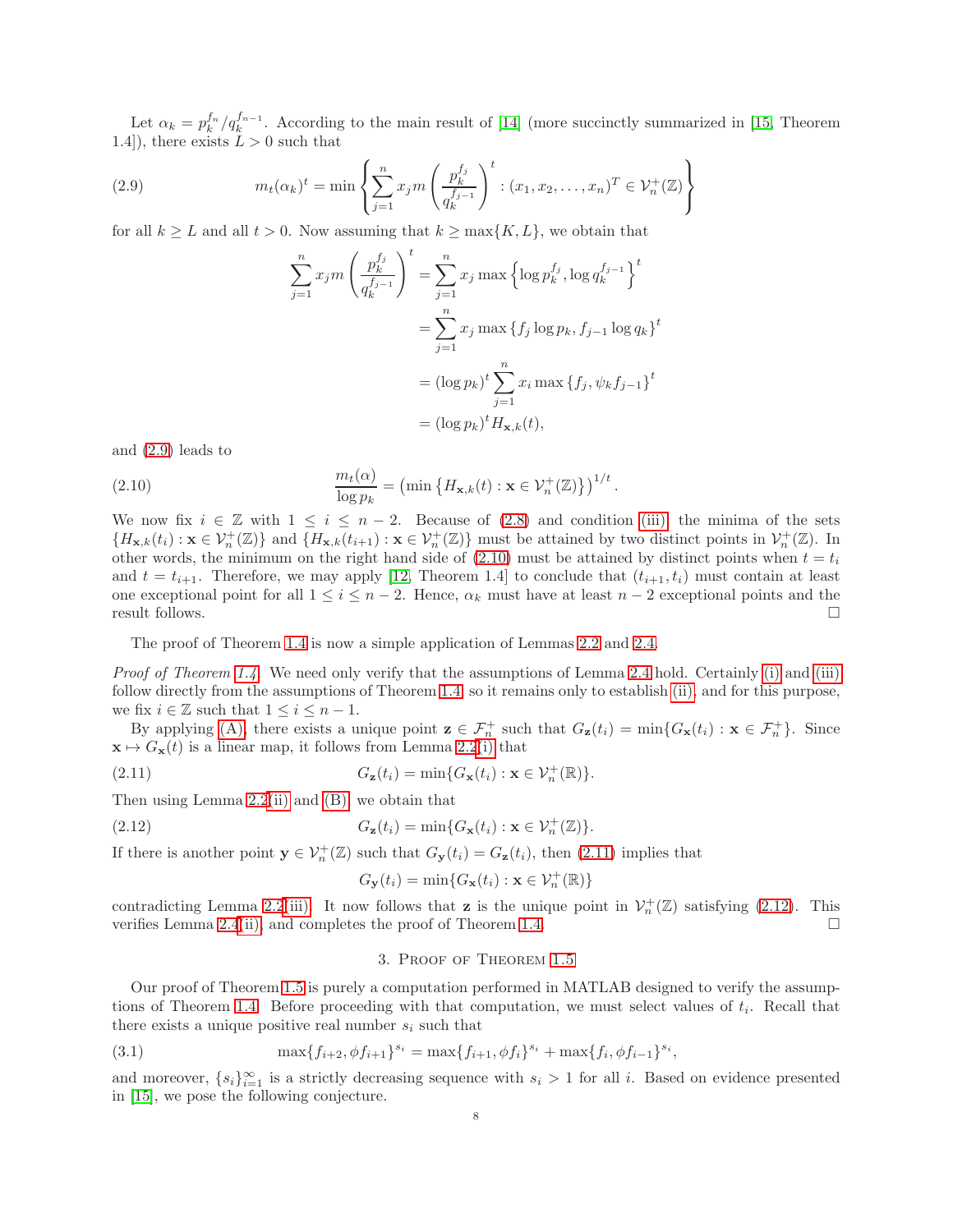<span id="page-8-2"></span>Conjecture 3.1. *Assume that*  $n \geq 3$  *is an integer and*  $\{t_i\}_{i=1}^{\infty}$  *is a sequence satisfying* 

<span id="page-8-3"></span>
$$
(3.2) \t t_1 > s_1 > t_2 > s_2 > t_3 > s_3 > \cdots.
$$

*Then for every*  $1 \leq i \leq n-1$ ,  $\mathbf{y}_n(i, i+1)$  *is the unique element of*  $\mathcal{F}_n^+$  *such that* 

<span id="page-8-6"></span>(3.3) 
$$
G_{\mathbf{y}_n(i,i+1)}(t_i) = \min \left\{ G_{\mathbf{x}}(t_i) : \mathbf{x} \in \mathcal{F}_n^+ \right\}.
$$

If Conjecture [3.1](#page-8-2) holds, then clearly the assumptions of Theorem [1.4](#page-2-0) are satisfied regardless of the value of n. Indeed, we certainly have that  $y_n(i, i + 1) \in \mathbb{Z}^n$  and  $y_n(i, i + 1) \neq y_n(i + 1, i + 2)$  for all relevant values of i. In this scenario, we would obtain a proof of Conjecture [1.3.](#page-1-5) These observations suggest that any sequence  $\{t_i\}_{i=1}^{\infty}$  which satisfies [\(3.2\)](#page-8-3) will also satisfy the assumptions of Theorem [1.4.](#page-2-0) Using the values of  $t_i$  in Figure [1,](#page-9-0) we may execute the following algorithm for each  $1 \leq i \leq n-1$ :

- <span id="page-8-5"></span><span id="page-8-4"></span>(1) Calculate  $G_{\mathbf{x}}(t_i)$  for each  $\mathbf{x} \in \mathcal{F}_n^+$
- (2) Calculate the value of x which attains the minimum of the values in [\(1\)](#page-8-4)
- (3) Verify that the value of x from [\(2\)](#page-8-5) is unique
- (4) Verify that the value of **x** from [\(2\)](#page-8-5) equals  $y_n(i, i + 1)$

Because of [\(1.2\)](#page-2-3), this algorithm requires only polynomial time and is completed easily for  $n = 39$ . We performed this work in MATLAB verifying that [\(3.3\)](#page-8-6) holds for all  $1 \leq i \leq 38$ . Since  $y_n(i, i + 1) \in \mathbb{Z}^n$  and  $\mathbf{y}_n(i, i+1) \neq \mathbf{y}_n(i+1, i+2)$  for all relevant values of i, this verifies that the assumptions of Theorem [1.4](#page-2-0) hold when  $n = 39$ . These observations complete the proof of Theorem [1.5.](#page-3-0)

When we reach  $n = 40$  our algorithm fails because of a machine precision error in MATLAB. Indeed, there exist two distinct points  $\mathbf{x}, \mathbf{y} \in \mathcal{F}_{40}^+$  for which MATLAB is unable to distinguish between  $G_{\mathbf{x}}(t_{38})$  and  $G_{\mathbf{y}}(t_{38})$ , and therefore, we are unable to establish the uniqueness property of Theorem [1.4.](#page-2-0) Note that this type of failure is distinct from that which occurs in [\[15\]](#page-11-14). As we have noted, that work used an exponential time algorithm which failed when  $n = 14$  because its running time was too long. Our present methods use the polynomial time algorithm described above, and hence, running time is of no concern for these small values of n.

While unfortunate, our machine precision error is completely expected. Indeed, the values of  $s_i$  are defined so that  $\{G_{\mathbf{x}}(s_i): \mathbf{x} \in \mathcal{F}_n^+\}$  does not have a unique minimum for any  $1 \le i \le n-2$ . Moreover, we must always have that  $s_{n-2} < t_{n-2} < s_{n-3}$ , meaning that  $t_{n-2}$  is at most  $(s_{n-3} - s_{n-2})/2$  units from a point s where  $\{G_{\mathbf{x}}(s): \mathbf{x} \in \mathcal{F}_n^+\}$  has no unique minimum. Since

$$
\frac{s_{37} - s_{38}}{2} = 1.36011 \times 10^{-16}
$$

and MATLAB's machine epsilon is  $2.2204 \times 10^{-16}$ , our methods will necessarily fail when  $n = 40$ . This value of machine epsilon results from using the IEEE standard double-precision floating-point format. Although it may be possible to extend this using software packages with arbitrarily high precision arithmetic, these methods can use an approximation to the field of real numbers, and may yield answers which differ from the true answer.

#### 4. Supplementary Results

<span id="page-8-1"></span>We noted in the introduction that the cardinality of  $\mathcal{V}_n^+(\mathbb{Z})$  (denoted by  $\mathcal{V}_n$  at that time) grows at least exponentially as a function of n. We now provide the reader with a formal proof of this assertion.

<span id="page-8-0"></span>**Theorem 4.1.** *If*  $n \geq 3$  *then*  $\#V_n^+(\mathbb{Z}) \geq f_n$ *.* 

*Proof.* We first define vectors  $\mathbf{b}_n(1), \mathbf{b}_n(2), \ldots, \mathbf{b}_n(n-2) \in \mathbb{R}^n$  by

(4.1) 
$$
\mathbf{b}_{n}(1) = \begin{pmatrix} -1 \\ -1 \\ 1 \\ 0 \\ 0 \\ \vdots \\ 0 \end{pmatrix}, \ \mathbf{b}_{n}(2) = \begin{pmatrix} 0 \\ -1 \\ -1 \\ 1 \\ 0 \\ \vdots \\ 0 \end{pmatrix}, \ \cdots, \ \mathbf{b}_{n}(n-2) = \begin{pmatrix} 0 \\ \vdots \\ 0 \\ 0 \\ -1 \\ -1 \\ 1 \end{pmatrix}.
$$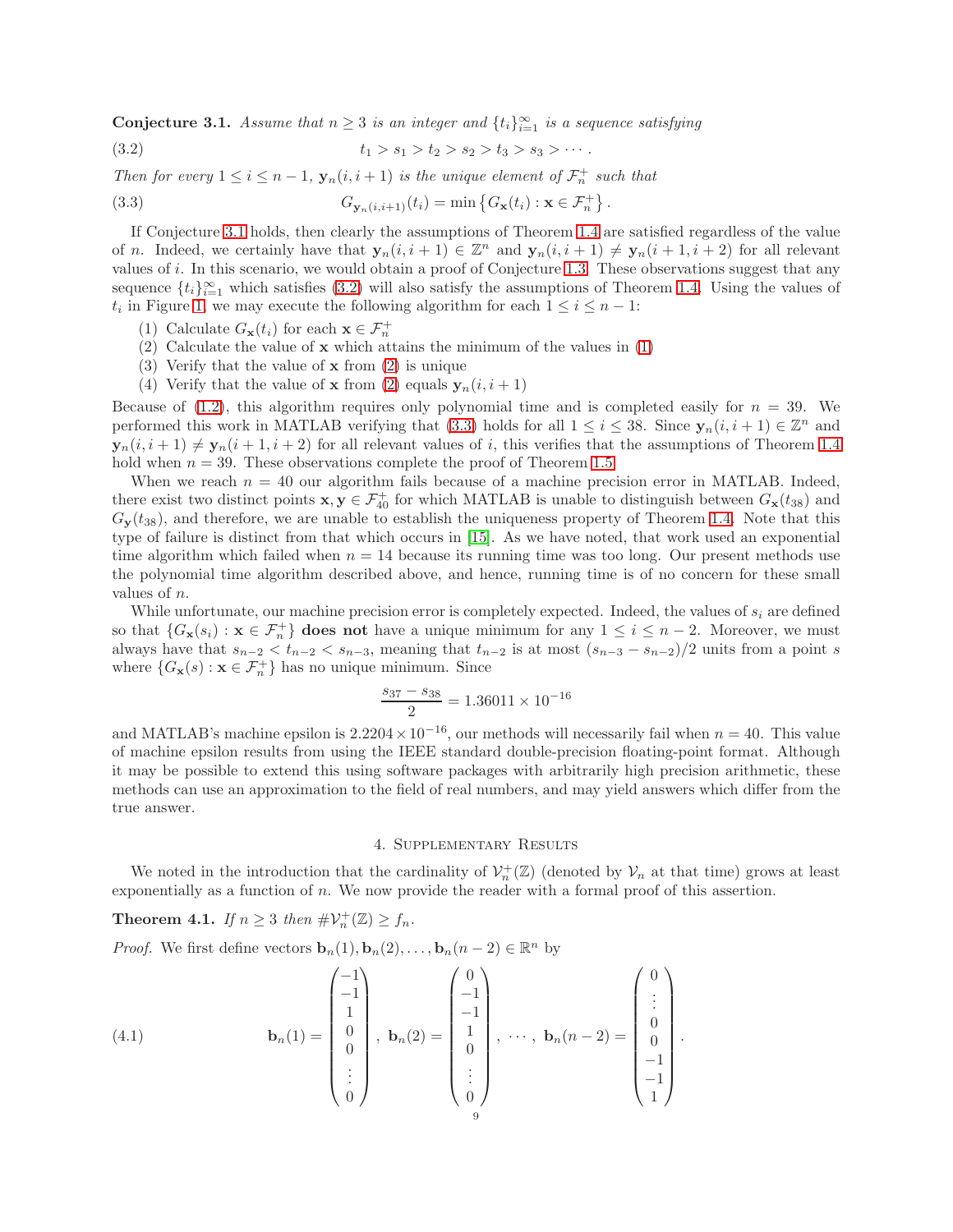| $\dot{\imath}$ | $s_i-1$                              | $t_i-1$                                 |
|----------------|--------------------------------------|-----------------------------------------|
| 1              | $7.146171809 \times 10^{-1}$         | $\times$ $\overline{10^{-1}}$<br>8      |
| $\overline{2}$ | $1.940660944 \times 10^{-1}$         | $2 \times 10^{-1}$                      |
| 3              | $7.478824327 \times 10^{-2}$         | $10^{-2}$<br>8<br>$\times$              |
| 4              | $2.743232714 \times 10^{-2}$         | $10^{-2}$<br>$3 \times$                 |
| $\overline{5}$ | $1.050775991 \times 10^{-2}$         | $10^{-2}$<br>$\overline{2}$<br>$\times$ |
| 6              | $3.990473545 \times 10^{-3}$         | $10^{-3}$<br>4<br>$\times$              |
| $\overline{7}$ | $1.524905897 \times 10^{-3}$         | $10^{-3}$<br>$\overline{2}$<br>$\times$ |
| 8              | $5.819727416 \times 10^{-4}$         | $10^{-4}$<br>$6\times$                  |
| $\overline{9}$ | $2.223084584 \times 10^{-4}$         | $10^{-4}$<br>$3 \times$                 |
| 10             | $8.490386498 \times 10^{-5}$         | $10^{-5}$<br>$9\times$                  |
| 11             | $3.243070303 \times 10^{-5}$         | $10^{-5}$<br>$4\times$                  |
| 12             | $1.238720471 \times 10^{-5}$         | $10^{-5}$<br>$2\times$                  |
| 13             | $4.731497826 \times 10^{-6}$         | $10^{-6}$<br>$5 \times$                 |
| 14             | $1.807266635 \times 10^{-6}$         | $10^{-6}$<br>$\overline{2}$<br>$\times$ |
| 15             | $6.903145697 \times 10^{-7}$         | $10^{-7}$<br>$7\times$                  |
| 16             | $2.636766023 \times 10^{-7}$         | $10^{-7}$<br>$3 \times$                 |
| 17             | $1.007155030 \times 10^{-7}$         | $10^{-7}$<br>$2\times$                  |
| 18             | $3.846989684 \times 10^{-8}$         | $10^{-8}$<br>4 ×                        |
| 19             | $-8$<br>$1.469419311 \times 10^{-7}$ | $10^{-8}$<br>$2\times$                  |
| 20             | $5.612682286 \times 10^{-9}$         | $10^{-9}$<br>$6\times$                  |
| 21             | $2.143853866 \times 10^{-9}$         | $3 \times 10^{-9}$                      |
| 22             | $8.188793092 \times 10^{-10}$        | $9 \times 10^{-10}$                     |
| 23             | $3.127840634 \times 10^{-10}$        | $4 \times 10^{-10}$                     |
| 24             | $1.194728810\times10^{-10}$          | $\times$ $10^{-10}$<br>$\overline{2}$   |
| 25             | $4.563457984 \times 10^{-11}$        | $\times$ $10^{-11}$<br>5                |
| 26             | $1.743085843\times10^{-11}$          | $\times$ $10^{-11}$<br>$\overline{2}$   |
| 27             | $10^{-12}$<br>$6.657995469 \times$   | $\times$ $10^{-12}$<br>7                |
| 28             | $10^{-12}$<br>$2.543127972\times$    | $3 \times 10^{-12}$                     |
| 29             | $10^{-13}$<br>$9.713884477\times$    | $\times$ $10^{-12}$<br>$\mathbf{1}$     |
| 30             | $10^{-13}$<br>$3.710373707$ $\times$ | $\times$ $10^{-13}$<br>4                |
| 31             | $10^{-13}$<br>$1.417236645\,imes$    | $\times$ $10^{-13}$<br>$\overline{2}$   |
| 32             | $5.413362284\times10^{-14}$          | $\times$ $10^{-14}$<br>6                |
| 33             | $2.067720399 \times 10^{-14}$        | $10^{-14}$<br>3<br>$\times$             |
| 34             | $7.897989132 \times 10^{-15}$        | $10^{-15}$<br>9<br>$\times$             |
| 35             | $3.016763405\times10^{-15}$          | $\times$ $10^{-15}$<br>$\overline{5}$   |
| 36             | $1.152301085\times10^{-15}$          | $\times$ $10^{-15}$<br>$\overline{2}$   |
| 37             | $4.401398491 \times 10^{-16}$        | $10^{-16}$<br>8<br>$\times$             |
| 38             | $1.681184625 \times 10^{-16}$        | $2 \times 10^{-16}$                     |

<span id="page-9-0"></span>FIGURE 1. Approximate values of  $s_i$  as defined by [\(3.1\)](#page-7-5) with our corresponding choices of  $t_i$ 

By the recurrence relation in the Fibonacci sequence, we conclude that  $\mathbf{b}_i \in \text{ker}(A_n)$  for all  $1 \leq i \leq n-2$ . For each such  $i$ , we also define

$$
\Lambda_n(i) = \{ \mathbf{y}_n(i, i+1) + k \mathbf{b}_n(i) : 0 \le k < f_{n-i-1} \}
$$

and note the following facts regarding  $\Lambda_n(i)$ :

- (i)  $\Lambda_n(i) \subseteq \mathcal{V}_n^+(\mathbb{Z})$
- (ii)  $\Lambda_n(i) \cap \Lambda_n(j) = \emptyset$  for all  $i \neq j$
- (iii)  $\#\Lambda_n(i) = f_{n-i-1}$
- (iv)  $\mathbf{y}_n(n-1,n)$  does not belong to  $\Lambda_n(i)$  for any  $1 \leq i \leq n-2$ .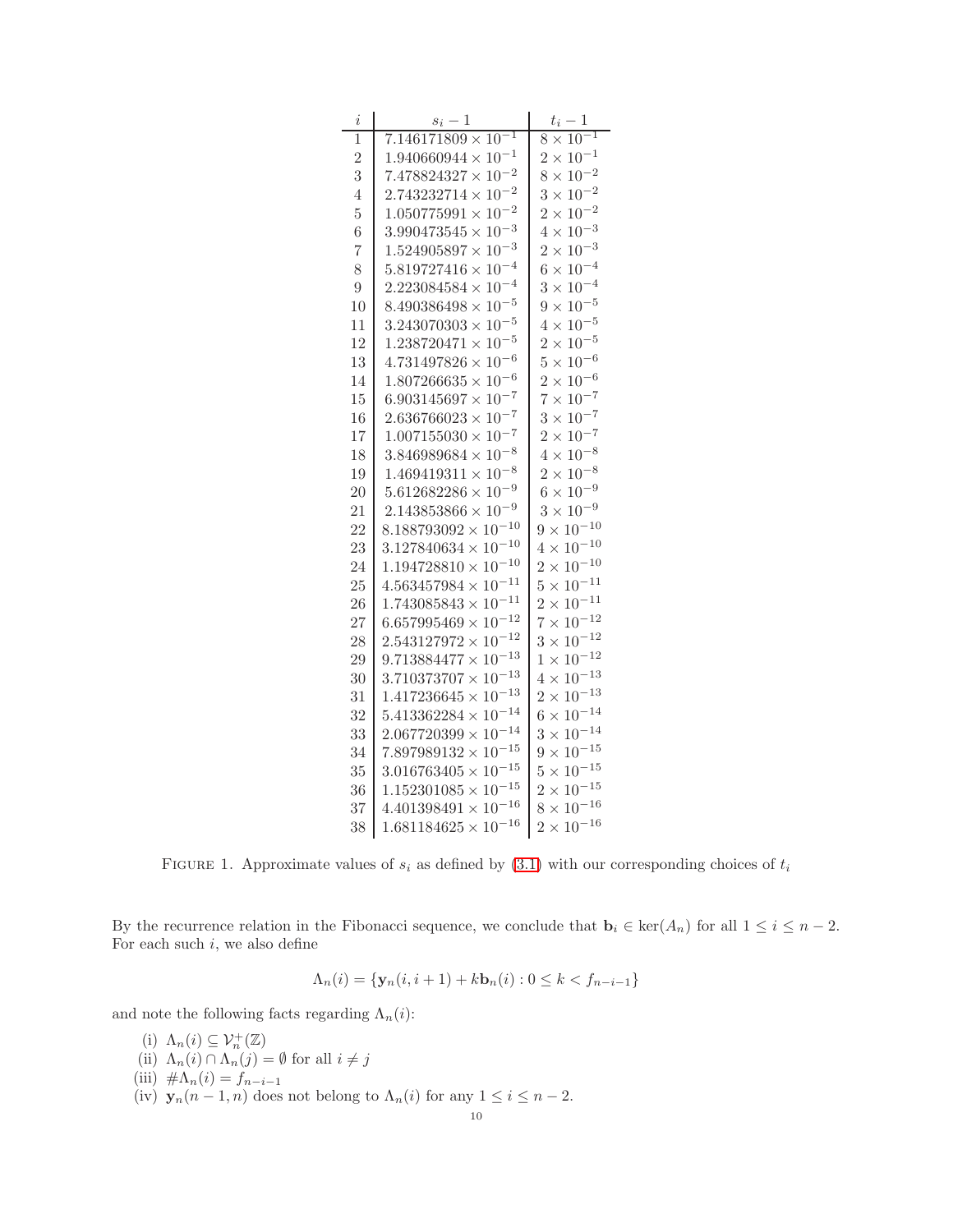We now conclude that

$$
\# \mathcal{V}_n^+(\mathbb{Z}) \ge 1 + \sum_{i=1}^{n-2} f_{n-i-1} = 1 + \sum_{i=1}^{n-2} f_i = 1 + f_n - 1 = f_n.
$$

Since it is well-known that  $f_n/\phi^n \to 1/\sqrt{5}$  as  $n \to \infty$ , it follows from Theorem [4.1](#page-8-0) that  $\#V_n^+(\mathbb{Z})$  exhibits at least exponential growth.

The primary advantage of Theorem [1.4](#page-2-0) over the relevant previous work [\[15\]](#page-11-14) is that it improves a search algorithm for verifying the existence of rational numbers with at least  $n-2$  exceptional points. We now verify that we do indeed obtain the advertised improvement. Specifically, we now show how to compute the cardinality of  $\mathcal{F}_n^+ \times \mathcal{T}_n$ .

<span id="page-10-0"></span>**Theorem 4.2.** *If*  $n \geq 3$  *is an integer then we have the following formulas:* 

$$
\#\mathcal{F}_n = \frac{n^2 - 3n + 4}{2}
$$
  

$$
\#\mathcal{F}_n^+ = \begin{cases} (n^2 - 2n + 5)/4 & \text{if } n \text{ is odd} \\ (n^2 - 2n + 4)/4 & \text{if } n \text{ is even.} \end{cases}
$$
  

$$
\#(\mathcal{F}_n^+ \times \mathcal{T}_n) = \begin{cases} (n^3 - 3n^2 + 7n - 5)/4 & \text{if } n \text{ is odd} \\ (n^3 - 3n^2 + 6n - 4)/4 & \text{if } n \text{ is even.} \end{cases}
$$

*Proof.* If  $\ell = n$  then  $\mathbf{y}_n(k, \ell) = \mathbf{t}_n$  for all  $1 \leq k < \ell$ , and therefore

(4.2) 
$$
\mathcal{F}_n = \{ \mathbf{y}_n(k,\ell) : 1 \leq k < \ell \leq n-1 \} \cup \{ \mathbf{t}_n \}.
$$

Moreover, if  $\mathbf{y}_n(k,\ell)$  is such that  $1 \leq k < \ell \leq n-1$  and  $\mathbf{y}_n(k,\ell) = (y_1, y_2, \ldots, y_n)^T$  then  $y_i \neq 0$  if and only if  $i \in \{k, \ell\}$ . Consequently,

<span id="page-10-1"></span>
$$
\#\left\{\mathbf{y}_n(k,\ell): 1 \le k < \ell \le n-1\right\} = \#\left\{(k,\ell): 1 \le k < \ell \le n-1\right\} = \binom{n-1}{2}
$$

and it follows from [\(4.2\)](#page-10-1) that

<span id="page-10-3"></span>
$$
\#\mathcal{F}_n = \binom{n-1}{2} + 1 = \frac{n^2 - 3n + 4}{2}
$$

establishing the first formula.

To verify second formula, we once again note that

(4.3) 
$$
\#\mathcal{F}_n^+ = \{ \mathbf{y}_n(k,\ell) : 1 \le k < \ell \le n-1, \ \ell - k \text{ is odd} \} \cup \{ \mathbf{t}_n \}
$$

and

<span id="page-10-2"></span>
$$
(4.4) \quad \# \{ \mathbf{y}_n(k,\ell) : 1 \leq k < \ell \leq n-1, \ \ell - k \text{ is odd} \} = \# \{ (k,\ell) : 1 \leq k < \ell \leq n-1, \ \ell - k \text{ is odd} \} \, .
$$

Clearly  $\ell - k$  is even if and only if both k and  $\ell$  are even or both k and  $\ell$  are odd. Therefore, the right hand side of [\(4.4\)](#page-10-2) is equal to

$$
\binom{n-1}{2} - \# \{ (k, \ell) : 1 \le k < \ell \le n-1, \ k, \ell \text{ are even} \} - \# \{ (k, \ell) : 1 \le k < \ell \le n-1, \ k, \ell \text{ are odd} \}.
$$

If n is odd then there are  $(n-1)/2$  even integers and  $(n-1)/2$  odd integers in [1, n – 1]. Similarly, if n is even then the are  $n/2$  odd integers and  $(n-2)/2$  even integers in [1, n – 1]. For odd n, we conclude that

$$
\#\{(k,\ell): 1 \le k < \ell \le n-1, \ \ell-k \text{ is odd}\} = \binom{n-1}{2} - 2 \cdot \binom{(n-1)/2}{2},
$$

and for even  $n$ , we get that

$$
\#\{(k,\ell): 1 \le k < \ell \le n-1, \ \ell-k \text{ is odd}\} = \binom{n-1}{2} - \binom{(n-2)/2}{2} - \binom{n/2}{2}.
$$

These expressions simplify to  $(n^2 - 2n + 1)/4$  and  $(n^2 - 2n)/4$ , respectively, and the second formula follows from  $(4.3)$  and  $(4.4)$ .